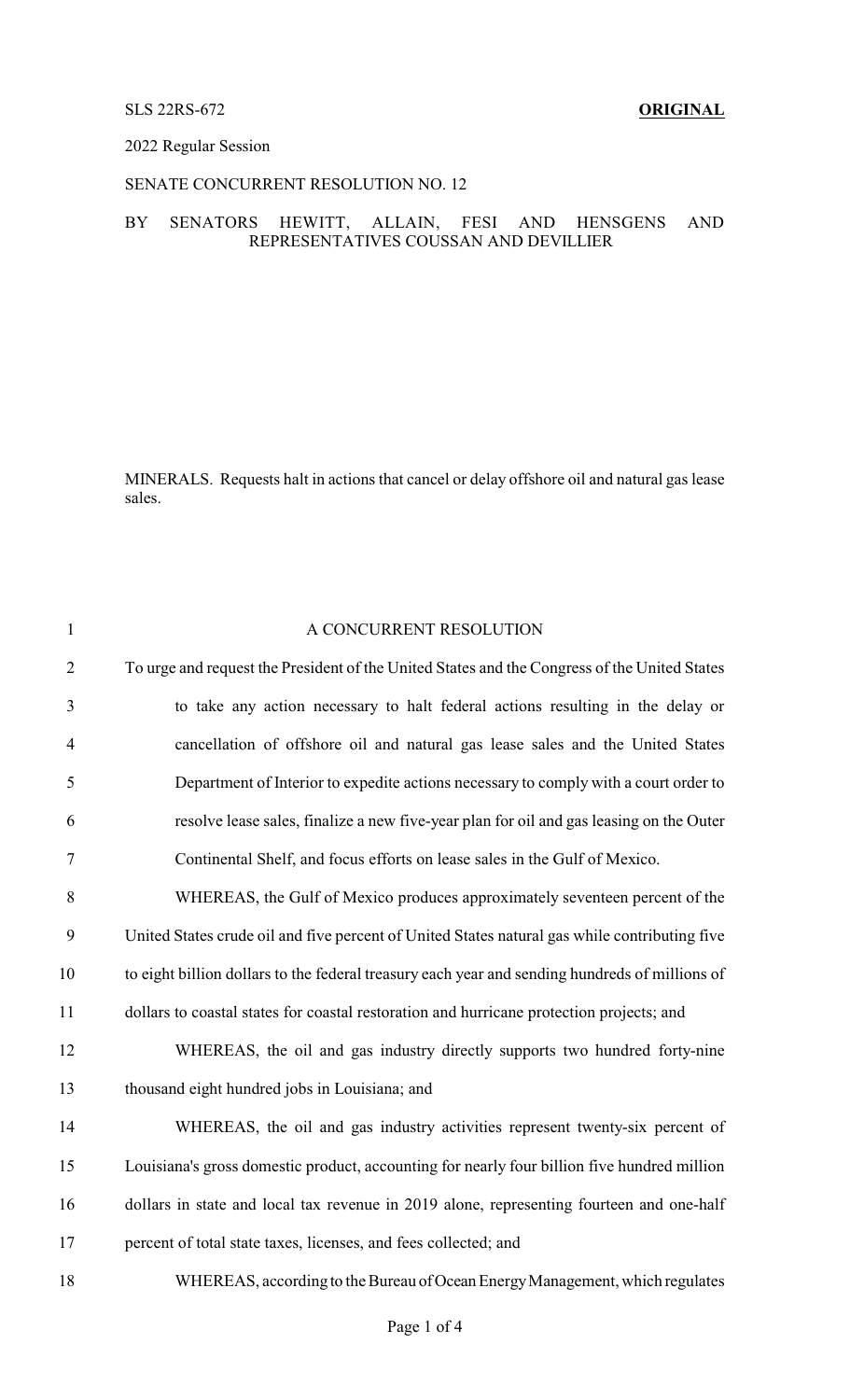SLS 22RS-672 **ORIGINAL**

## $\overline{\text{SCR NO}}$  12

 offshore lease sales, the Gulf continues to be the nation's primary offshore source of oil and gas, generating about ninety-seven percent of all United States Outer Continental Shelf oil and gas production and since 2017, Gulf of Mexico lease sales have generated more than one trillion dollars from offshore leasing; and WHEREAS, since 1953, the United States Secretaryof the Interior has been required by law to prepare a five-year plan to set a schedule for oil and gas leases in United States offshore waters based on a lengthy, multi-year regulatory process with multiple stages for public comment, input, and consultation; and WHEREAS, the Obama administration issued a five-year-plan for oil and gas leasing that expires on July 1, 2022, which includes two remaining lease sales for the Gulf of Mexico, Lease Sale 259 and Lease Sale 261; and WHEREAS, the United States Department of Interior missed the deadline to issue a notice of sale for Gulf of Mexico Lease Sale 259 in order to meet the expiration of the current five-year plan; and WHEREAS, on January 27, 2021, President Biden signed Executive Order 14008, "Tackling the Climate Crisis" declaring a pause on leasing on federal lands and waters, including the Outer Continental Shelf of the Gulf of Mexico; and WHEREAS, the United States District Court issued a preliminary injunction on the leasing pause and ordered federal oil and gas lease sales to proceed on June 15, 2021; and WHEREAS, the Department of Interior held Lease Sale 257 on November 17, 2021; however, on January 27, 2022, a ruling by the United States District Court for the District of Columbia invalidated the sale and required the Department of Interior to reassess the environmental impacts of Lease Sale 257; and WHEREAS, the Department of Interior is not appealing the court ruling and therefore there is no indication that leases will be awarded to the offshore companies from Lease Sale 257; and WHEREAS, there is no indication that the federal government will hold another Gulf of Mexico offshore lease sale for the duration of the Biden administration's term and there is no indication that the Department of Interior is working on the next five-year plan; and WHEREAS, according to the most recent federal data, although U.S. crude output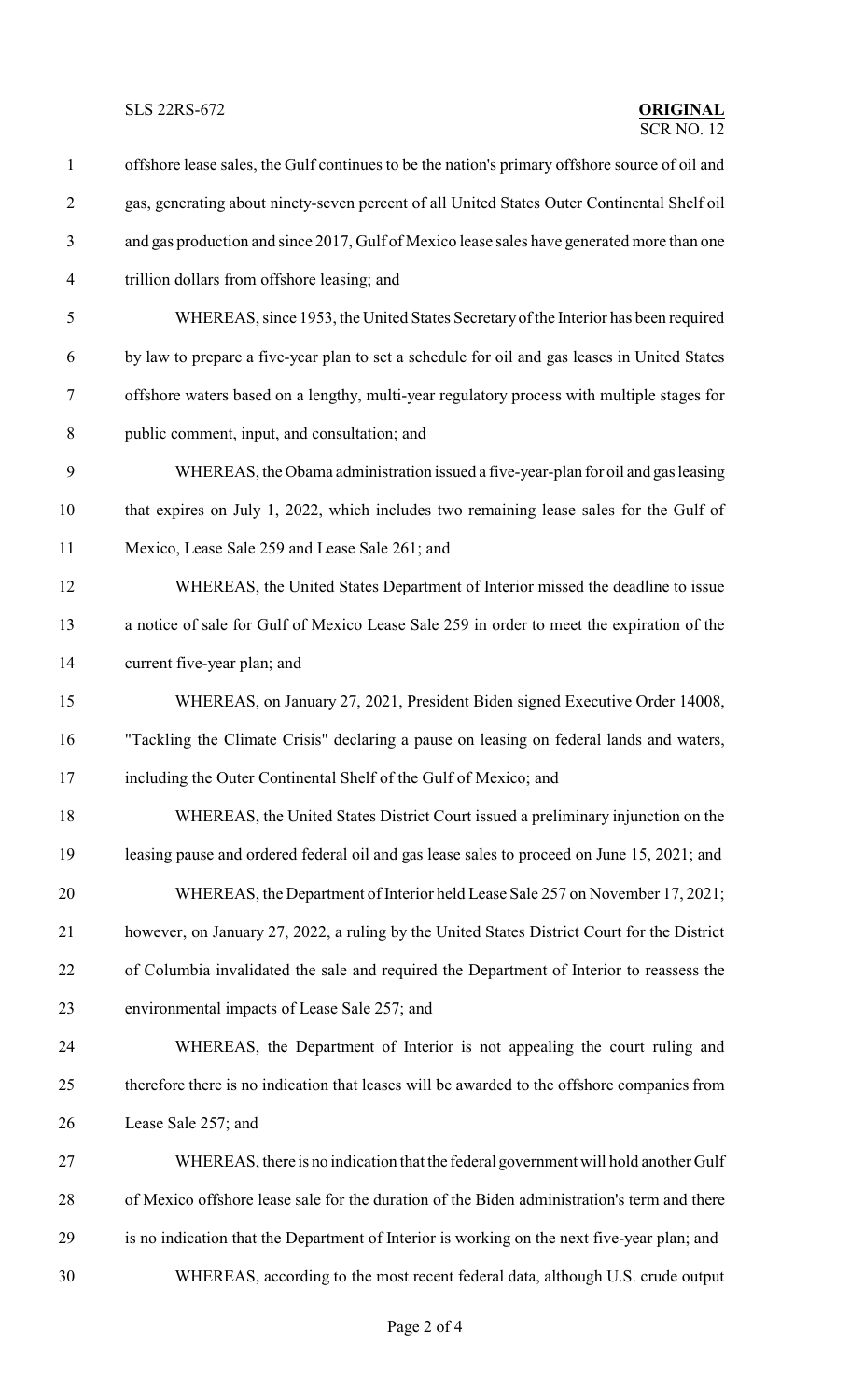SLS 22RS-672 **ORIGINAL**

### $SCR$  NO. 12

 fell slightly with a drop of nearly thirteen and one-half percent in offshore Gulf of Mexico production from December 2019 through December 2021, the demand for oil climbed nine and four-fifth percent from a year earlier; and WHEREAS, oil and gas production in the Gulf of Mexico is the only reliable source of funding for Louisiana's coastal programs such as the Gulf of Mexico Energy Security Act that allows the Gulf states to share in offshore revenue generated from offshore oil activity including bonus bid revenue; and WHEREAS, over the past five years Louisiana approximately has received between one hundred sixty million dollars and four hundred seven million dollars from bonus bids alone; and WHEREAS, it is estimated that in 2021 the state of Louisiana lost approximately twenty to forty million dollars due to the cancelled lease sales and lost bonus bid revenue; and WHEREAS, Louisiana depends on Gulf of Mexico Energy Security Act revenues to fund a fifty billion dollar coastal restoration plan; and WHEREAS, delaying or cancelling Gulf of Mexico leasing negatively impacts federal and state revenue, as well as Louisiana businesses and jobs; and WHEREAS, drilling contractors will see impacts, dropping as many as twenty-five percent of the remaining Gulf of Mexico rigs over the next several years, in addition to the network of staff, supply boats, and other vendors that support and maintain drillships that equates to roughly one thousand jobs per rig; and WHEREAS, the Gulf of Mexico is the safest and cleanest oil produced anywhere in the world; and WHEREAS, halting domestic energy development in one of the lowest carbon intensive energy producing regions in the world to shift production and capital investment overseas undermines decades of environmental progress; and WHEREAS, a 2016 Obama administration study conducted by Bureau of Ocean Energy Management concluded that America's greenhouse gas emissions will be little affected by leasing decisions on the bureau's offshore leasing program and could in fact result in an increase of greenhouse gas emissions in the absence of new Outer Continental